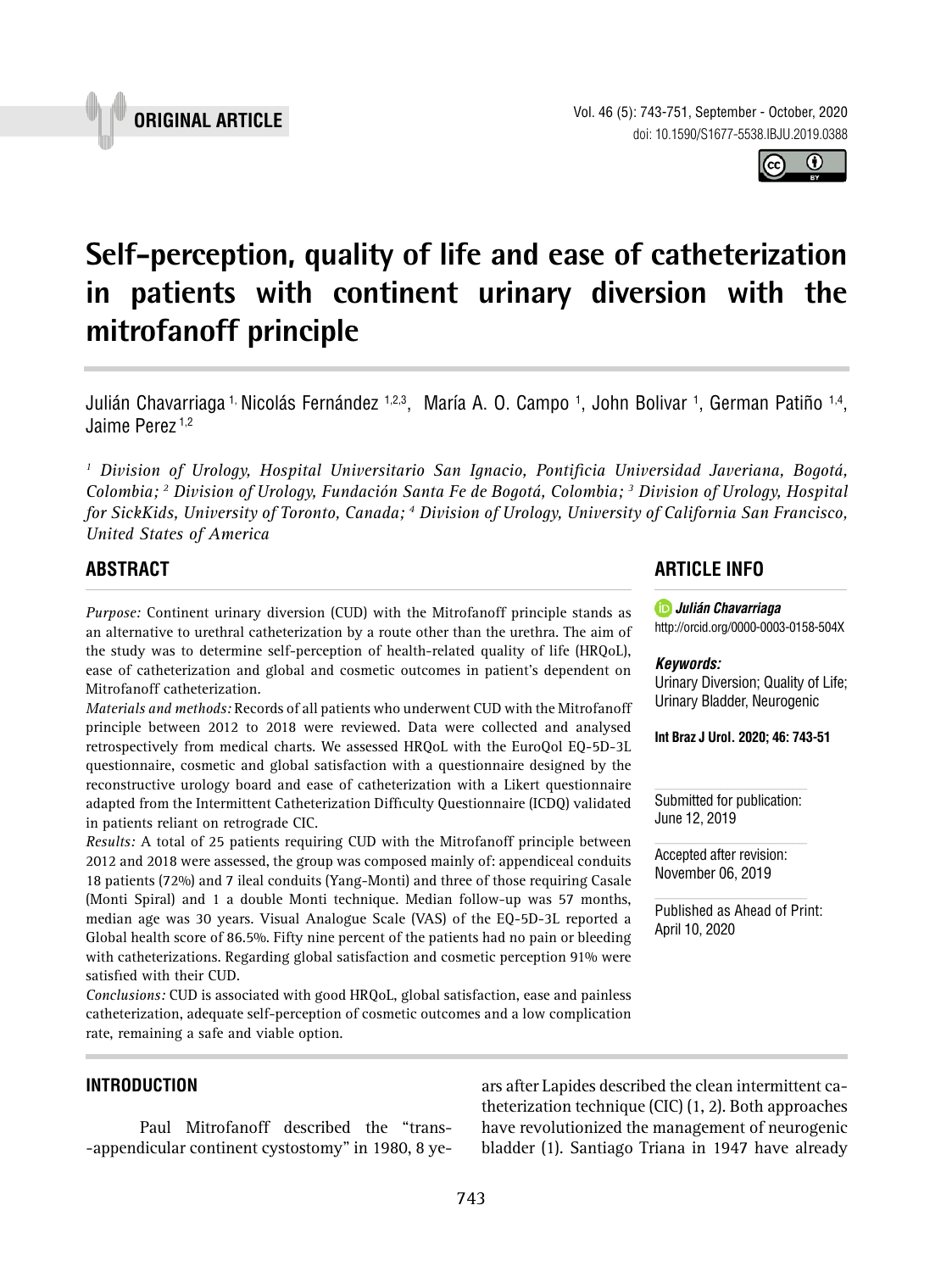described a trans-appendicular continent reservoir, replacing the bladder with an isolated segment of the cecum, despite being the first author to describe it, his technique never became as popular as the Mitrofanoff principle (3). The CUD with the Mitrofanoff principle described a new concept where the bladder could be emptied by a route other than the urethra. This was of remarkable importance specially when the urethra could not be used, or the patient would require lifelong CIC. Initially the appendix was the only segment of bowel used and the bladder neck was usually closed. As the appendix is not always available, different techniques have been described over time with other intestinal segments but based on the Mitrofanoff principle (3). Some variations are the transverse ileal tube (Yang-Monti), the double tube (Monti technique) and the Casale (Monti Spiral technique) (Figure-1). There has also been reports

of conduits constructed with fallopian tubes, gastric segments, ureter (hydroureter) and even tubularized preputial transverse island flaps which have all been abandoned (1-3, 5).

Indications for CUD with the Mitrofanoff principle are neurogenic bladder with or without urethral lengthening, bladder neck closure or augmentation cystoplasty when required, complex urethral strictures due to location, non-viable urethral reconstructive surgery or previous brachy-radiotherapy, bladder dysfunction with intact urethral sensation (Congenital Obstructive Posterior Urethral Membrane (COPUM), Prune Belly syndrome, bladder or cloacal exstrophy- -epispadias complex and idiopathic dysfunctional bladder). The same principle could be applied to the Malone Antegrade Continence Enema (MACE) for intractable constipation (1, 4, 5).

**Figure 1 - A) Appendicovesicostomy with the Mitrofanoff principle showing an anti-reflux extravesical reimplantation technique (arrow head) as the anti-incontinence mechanism. B) Continent urinary diversion with the Mitrofanoff principle using an ileal segment for a transverse ileal tube (Yang-Monti) (arrow) and a double tube (Monti technique) (arrow head). C) Umbilical Stoma in a patient who underwent an Appendicovesicostomy and Malone antegrade continence enema (MACE) procedure. D) V-Quadrilateral-Z (VQZ) plasty stoma in a patient with a complex urethral stricture.**

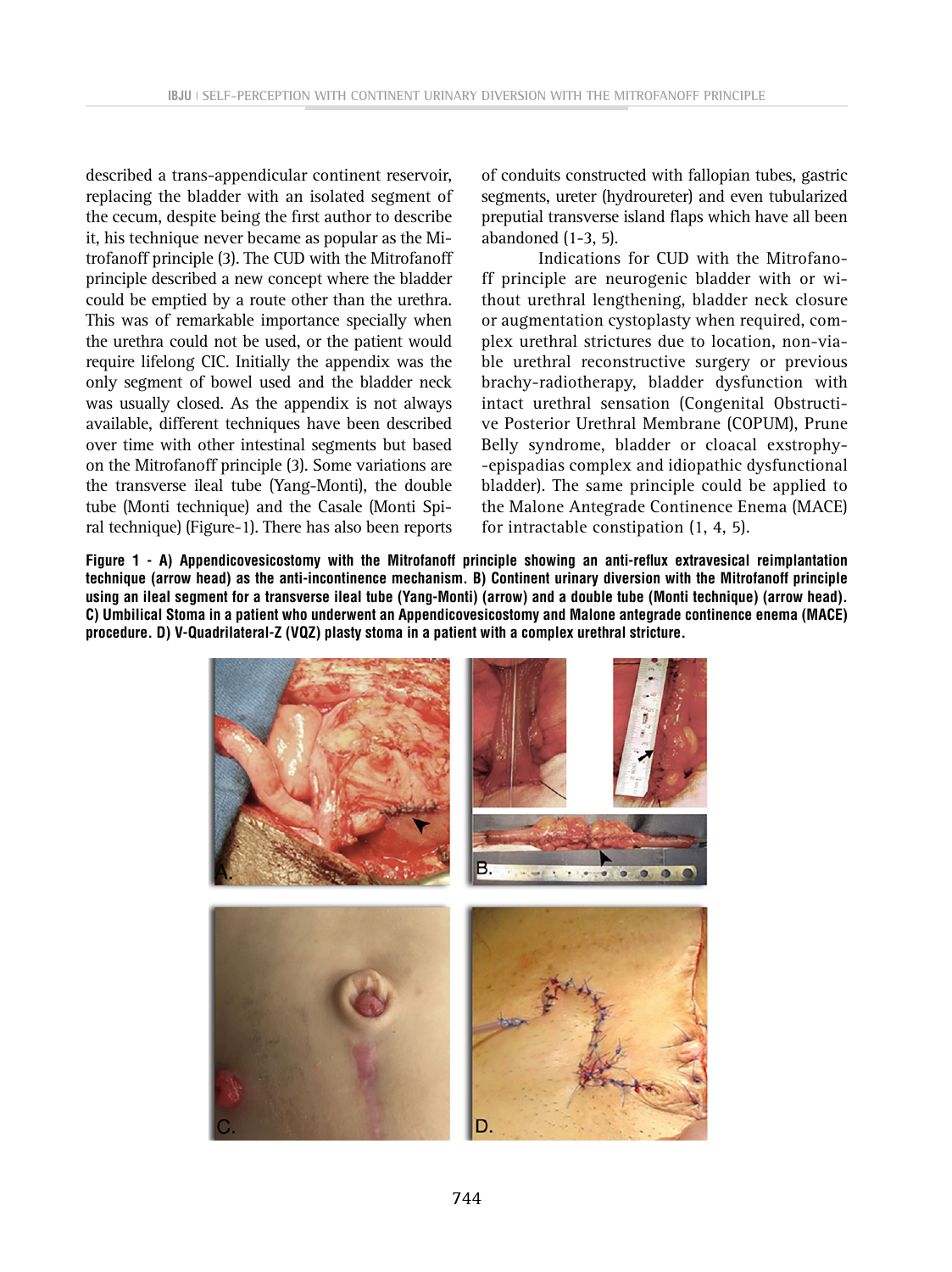The use of retrograde CIC causes considerable changes in patient's daily activities, modifying their social routine, professional activities and sexuality (6). In some cases, family members or caregivers who accompany the patient during treatment and are accountable for the performance of the CIC would also have an impact in HR-QoL. Furmincelli, et al. evaluated 13 studies that reported on HRQoL in patients on CIC finding that patients on CIC presented lower QoL scores as well as their caregivers (6).

HRQoL in patients reliant upon Mitrofanoff catheterization had been reported to be good in most series (7, 8). Ease of catheterization had roughly been described in patients with CUD with the Mitrofanoff principle and had been more focused on the type of stoma (Umbilical, V-Quadrilateral-Z (VQZ) plasty (Figure-1) and V-Quadrilateral (VQ) flaps) being easy in most patients (5, 7). Cosmesis and satisfaction had been described to be satisfactory or excellent in most patients but doing emphasis on the type of stoma (1, 5, 7-9) The aim of this article is to determine HRQoL, ease of catheterization, and self-perception of global satisfaction and cosmetic outcomes in a subset of patients with CUD with the Mitrofanoff principle and to compare the results in patients with umbilical stomas and V-Quadrilateral-Z (VQZ) plasty stomas.

#### **MATERIALS AND METHODS**

After IRB approval, IRB number 20190415- 755, records of all patients that underwent CUD with Mitrofanoff principle between 2012 to 2018 were reviewed. Data was collected and analysed retrospectively from medical charts. Each patient was invited to participate in our study and a fully signed informed consent was required to participate. A total of 22 patients out of 25 were contacted by phone (in order to get as many participants as possible we called each patient at least three times at different days or hours). For all patients that answered the phone-call, a cross-sectional design was used to evaluate HRQoL using the EuroQol EQ-5D-3L questionnaire. Approval from the EuroQol Research Foundation was granted. This is a 5-question health-related survey, each question with three possible answers assessing mobility, self-care, usual activities, pain or discomfort, anxiety and depression. Each of the five dimensions comprising the EQ-5D-3L descriptive system is divided into three levels of perceived problems (LEVEL 1: indicating no problem, LEVEL 2: indicating some problems, LEVEL 3: Indicating extreme problems). It also has a Visual analogue scale (VAS) to measure health status from 0 (the worst health you can imagine) to a 100 (the best health you can imagine) and it gives a EQ-VAS score (10, 11).

For pediatric patients it was a requisite that they were able to read and write in order to answer the questionnaire with adult assistance.

In order to assess cosmetic and functional outcomes we used a questionnaire designed by the members of the reconstructive urology division of the San Ignacio University Hospital (HUSI). This questionnaire included 5 questions with a YES/ NO answer. To evaluate ease or difficulty of catheterization we adapted with help of the functional urology, neuro-urology and reconstructive urology divisions of the HUSI, the Questionnaire for Intermittent Catheterization Difficulty Questionnaire (ICDQ) which was validated to evaluate difficulty with catheterization in patients reliant on retrograde CIC (13). The final Likert Questionnaire is made of 5 questions with 4 answer options for each question (0-Never, 1-Infrequent, 2-Frequent and 3-Always).

### **RESULTS**

Twenty-five patients requiring CUD with the Mitrofanoff principle between 2012 and 2018 were included in the study. Median follow-up was 57 months with an IQR of 9-84 months, median age was 30 years with an IQR of 5-76 years. Nineteen men and 6 women had surgery, the group was composed mainly of appendiceal conduits 18 patients (72%),7 ileal conduits (Yang-Monti) (28%), three of those requiring Casale (Monti Spiral) (12%) and one a Double tube (Monti technique). Diagnosis and indications for the procedure were complex urethral strictures in 12 (48%) patients, neurogenic bladder, 7 (28%), bladder or cloacal exstrophy and epispadias complex 4 (16%), one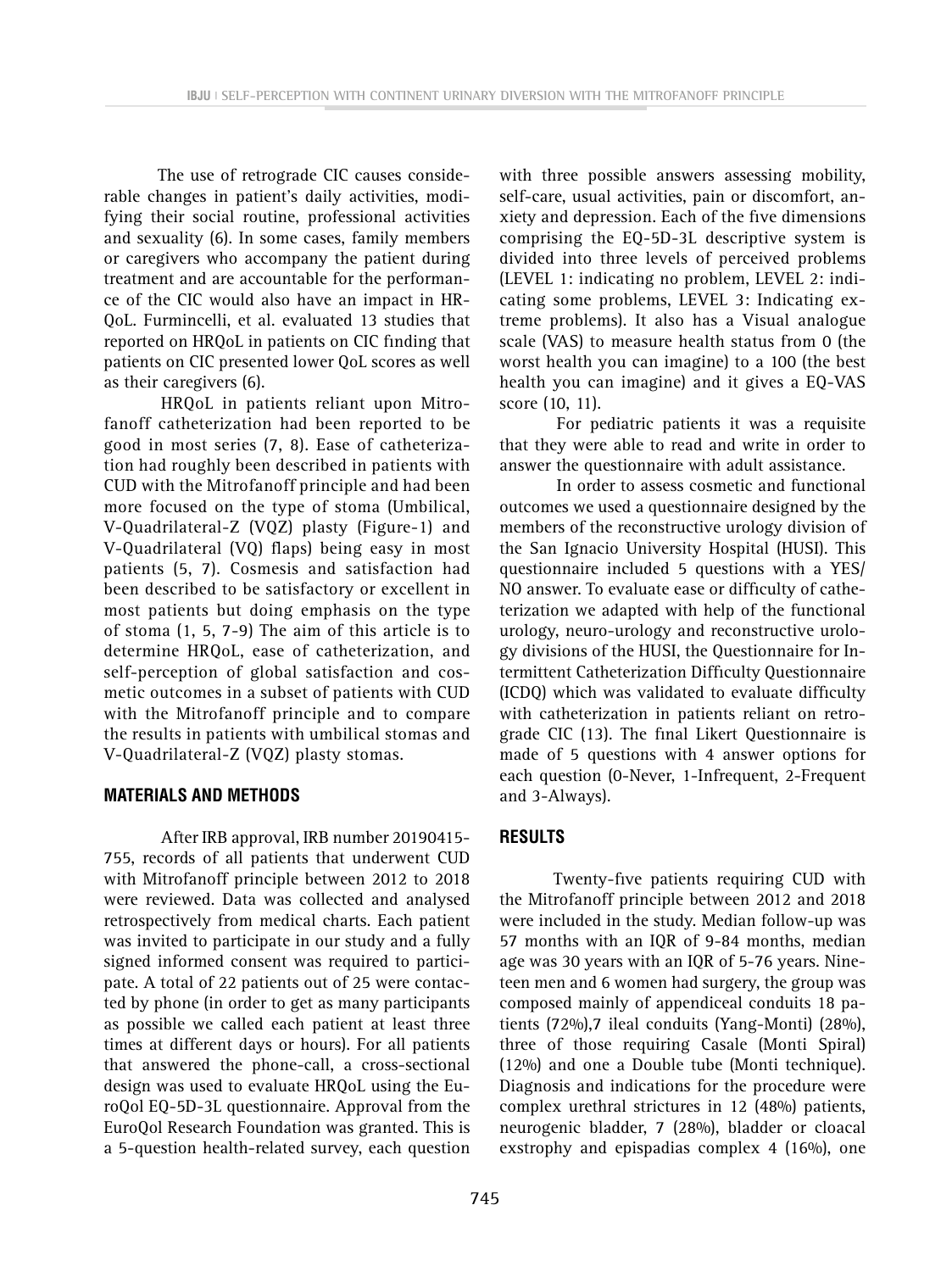(4%) Casamassima syndrome and complex recto- -vesical fistula in one patient (4%). Seventeen (68%) patients had a flank VQZ stoma and 8 (32%) had an umbilical stoma. Seven patients were pediatric (younger than 18 years-old), with a mean age in this subgroup of 8.5 years. Regarding complications, there were 4 major complications in our study. Two were appendiceal conduit necrosis. One case had partial necrosis of the conduit that was re-tailored and successfully reconstructed 6 months after the initial surgery and the other case

was a complete loss of the conduit, The patient finally opted for a suprapubic catheter. Two patients had urinary incontinence. One due to failure of the antireflux mechanism, which was solved by endoscopic bulking agent injection. The other patient had incontinence due to intrinsic sphincteric deficiency that required bladder neck closure. Both patients were dry at the time of the study. Three patients presented stomal stenosis and none of them required revision and were managed with indwelling catheters. A summary is presented in Table-1.

|  |  |  |  |  |  |  | Table 1 - Revision and were managed with indwelling catheters. |  |
|--|--|--|--|--|--|--|----------------------------------------------------------------|--|
|--|--|--|--|--|--|--|----------------------------------------------------------------|--|

| Number of patients, n                          | 25                    |
|------------------------------------------------|-----------------------|
| Age (years)                                    | Median 30, IQR (5-76) |
| Male:Female Rate                               | 2.5:1                 |
| <b>Stoma</b>                                   |                       |
| Flank VQZ                                      | 17                    |
| <b>Umbilical</b>                               | 8                     |
| Surgical Technique n (%)                       |                       |
| Appendicovesicostomy                           | 18 (72)               |
| Ileal conduit (Yang- Monti)                    | 6(24)                 |
| Double Ileal Tube (Monti)                      | 1(4)                  |
| Casale (Spiral Monti)                          | 3(12)                 |
| Primary Diagnosis and indication for CUD n (%) |                       |
| Spinal dysraphism                              | 1(4)                  |
| Exstrophy-Epispadias complex                   | 2(8)                  |
| Cloacal abnormality                            | 2(8)                  |
| <b>Complex Urethral Stricture</b>              | 12(48)                |
| Neurogenic Bladder                             | 6(24)                 |
| Recto-vesical fistula                          | 1(4)                  |
| Other (Casamassima Syndrome)                   | 1(4)                  |
| Complications n (%)                            | 4(16)                 |
| <b>Conduit Necrosis</b>                        | 2(8)                  |
| Incontinence                                   | 2(8)                  |
| <b>Stomal Stenosis</b>                         | 3(12)                 |
| Follow-up (Months)                             | Median 57, IQR (9-84) |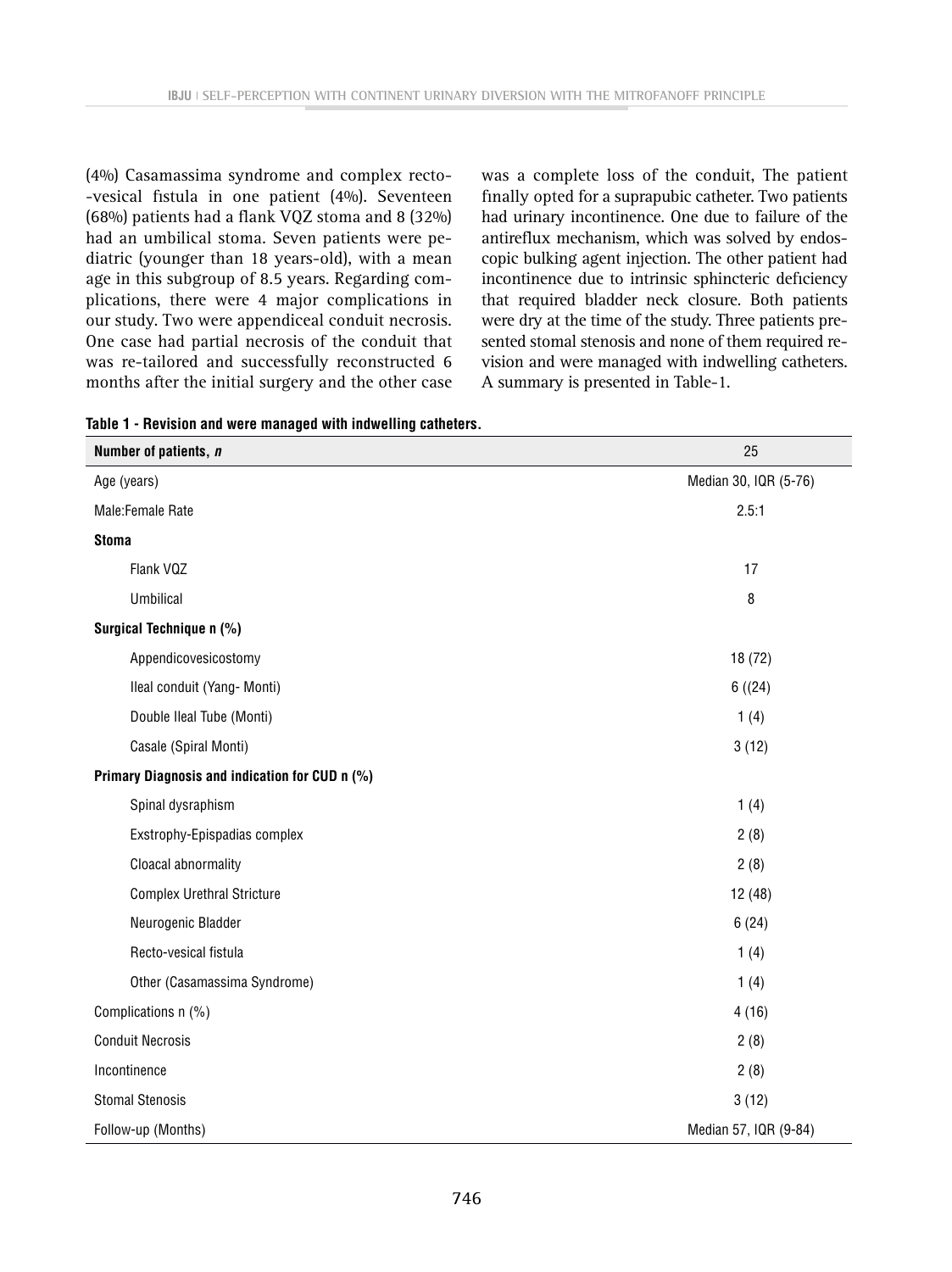Of the 25 CUD patients, we were able to contact 22 (88%). One of the patients who could not be contacted had died of a cause other than the surgery. The other two could not be reached at the phone-number registered in the medical chart. HRQoL was assessed using the EQ-5D-3L Questionnaire. We found that 95% of our patients had no problems with mobility. Ninety one percent had no problems with self-care, 77% were able to do their usual activities and of the 23% that had some problems, only one blamed the surgery to be the cause. Eighty six percent had no pain or discomfort in daily activities and 14% did mention some sort of discomfort or pain in daily activities. We confirmed with the patients that the pain referred was not related to the CUD. Regarding anxiety and depression, 59% did not consider themselves anxious or depressed, while 41% said to be moderately anxious or depressed.

EQ VAS of the EQ-5D-3 reported a Global health score of 86.5%. Sixty eight percent reported their global health score to be between 80- 100% and only one patient scored below 60%.

To evaluate ease of self-catheterization we use our own Likert Questionnaire. All of our patients including the pediatric subgroup, performed CIC by themselves without help of their caregivers. We found that 59% of the patients had no pain (the CIC wasn't painful), 41% of the patients had conduit bleeding with catheterization. Eighty two percent hadn't had residual pain after catheterization, 45.4% hadn't had a blocking sensation with catheterization, although 41% despite it was infrequent (1 point) complained about it and 13.6% said they frequently (2 points) had a transitory blocking sensation. Eighty two percent hadn't had a blocking sensation during catheter withdrawal (Table-2).

Forty one percent of patient's complaint of conduit bleeding infrequently and reported a blocking sensation while introducing the catheter, none of them had complaint about it in the follow-up visits despite having been asked. The blocking sensation while introducing the catheter could be explained as the sensation of overcoming the antireflux mechanism, because 82% did not have a blocking sensation during catheter withdrawal. Only 3 of 25 patients have had stomal stenosis and all cases resolved with conservative management.

Cosmetic and global satisfaction were assessed using a qualitative questionnaire designed by our group at the Reconstructive Urology Division of the HUSI. When asked, 73% of the patients would undergo CUD surgery with the Mitrofanoff principle again. A 91% satisfaction rate with their CUD was found. Ninety five percent of patients would not hesitate to recommend this kind of surgery to a friend or relative. Seventy seven percent of patients were satisfied with their body image when they dressed themselves and 64% were satisfied with their stomal appearance while 36% were unsatisfied (Table-2).

To evaluate differences in HRQoL, ease of catheterization, cosmetic and functional outcomes we performed a subgroup analysis comparing the eight patients with umbilical stoma against the seventeen patients with the VQZ-stoma. We found that patients in the umbilical stoma subgroup reported a mean EQ-VAS-score of 94+6.48 compared to a mean EQ-VAS-score of 83.6+14 in the VQZ-stoma. Difficulty with catheterization was similar in both groups. Satisfaction rates with the appearance of the stoma was lower in the umbilical stoma group without a clear explanation. Patients were more likely to have had an umbilical stoma when they were younger, no patient over 30 years-old at the time of surgery was chosen to have an umbilical stoma. Stomal stenosis or incontinence were complications not associated with the umbilical stoma group in our series.

### **DISCUSSION**

Few studies have evaluated HRQoL, ease of catheterization, cosmetic and functional outcomes of CUD with the Mitrofanoff principle. Despite its qualitative nature, our study is one of the most complete studies addressing this subject, with a long term follow-up, a wide variety of diagnosis and different stoma tailoring techniques.

CUD with the Mitrofanoff principle aims to create a continent catheterizable conduit that is easily accessible to the patient's dominant hand (1, 4, 7, 13). Despite all the modifications of the technique, CUD with the Mitrofanoff principle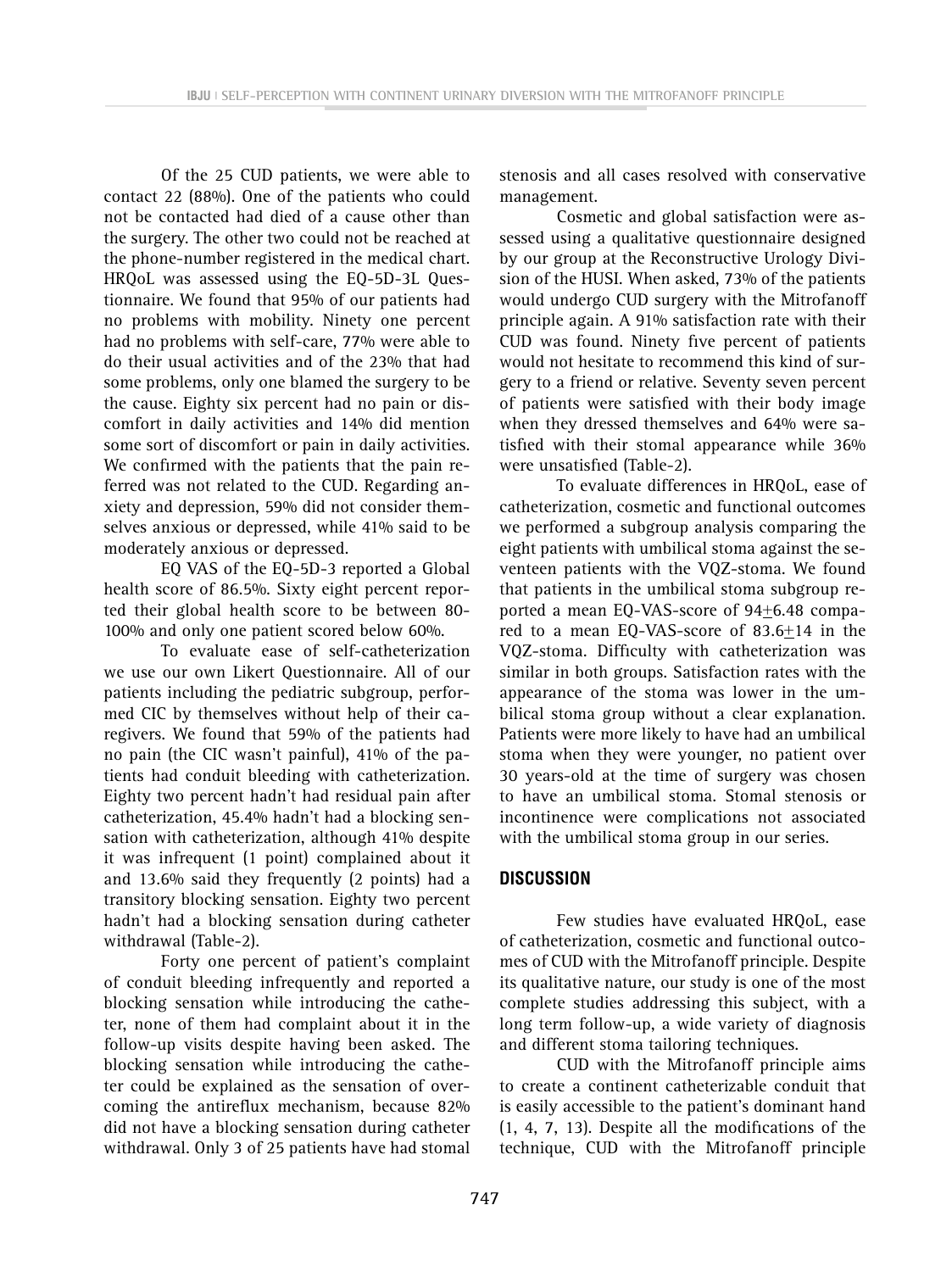| Mitrofanoff Catheterization Difficulty Questionnaire (HUSI) - Adapted from the ICDQ               |                    |                         |                       |                     |                |  |  |  |  |
|---------------------------------------------------------------------------------------------------|--------------------|-------------------------|-----------------------|---------------------|----------------|--|--|--|--|
|                                                                                                   | 0 (Never)<br>N(% ) | 1 (Infrequent)<br>N(% ) | 2 (Frequent)<br>N(% ) | 3 (Always)<br>N(% ) | Total<br>(n)   |  |  |  |  |
| 1 - Do I have pain, or the CIC is painful?                                                        | 13 (59)            | 7(32)                   | 1(4.5)                | 1(4.5)              | 22             |  |  |  |  |
| 2 - Does your stoma bleed with CIC?                                                               | 13(59)             | 9(41)                   | 0(0)                  | 0(0)                | 22             |  |  |  |  |
| 3 - Do I have residual pain after the<br>catheterization?                                         | 18 (82)            | 4(18)                   | 0(0)                  | 0(0)                | 22             |  |  |  |  |
| 4 - Do I experience a blocking sensation<br>and some force is required to insert the<br>catheter? | 10(45)             | 9(41)                   | 3(13.6)               | 0(0)                | 22             |  |  |  |  |
| 5 - Do I have a blocking sensation during<br>catheter withdrawal?                                 | 18 (82)            | 3(13.6)                 | 1(4.5)                | 0(0)                | 22             |  |  |  |  |
| Global Satisfaction and Cosmetic Outcomes Questionnaire (HUSI)                                    |                    |                         |                       |                     |                |  |  |  |  |
|                                                                                                   | Yes<br>N(% )       |                         | <b>No</b><br>N(% )    |                     | Total<br>N(% ) |  |  |  |  |
| 1 - Knowing what you already know,<br>would you undergo a continent urinary<br>diversion again?   | 16(73)             |                         | 6(27)                 |                     | 22 (100)       |  |  |  |  |
| 2 - Are you satisfied with your continent<br>urinary diversion?                                   | 20(91)             |                         | 2(9)                  |                     | 22 (100)       |  |  |  |  |
| 3 - Would you recommend this type of<br>reconstruction to a friend with your same<br>problem?     | 21(95)             |                         | 1(5)                  |                     | 22 (100)       |  |  |  |  |
| 4 - Are you satisfied with your body image<br>when getting dressed?                               | 17(77)             |                         | 5(23)                 |                     | 22 (100)       |  |  |  |  |
| 5 - Are you satisfied with your stomal<br>appearance?                                             | 14 (64)            |                         | 8(36)                 |                     | 22 (100)       |  |  |  |  |

**Table 2 - Mitrofanoff Catheterization Difficulty Questionnaire (HUSI) - Adapted from the ICDQ and Global Satisfaction and Cosmetic Outcomes Questionnaire (HUSI).**

remains a complex procedure with a significant non-negligible complication rate (14). This surgical reconstruction technique has been described for pediatric and adult patients (15).

Our study includes a wide range of age groups, as well as, diverse pathologies which demonstrates that this surgery is an important resource in any age group to resolve obstructive, functional and anatomic problems of the urinary tract. In the pediatric subgroup the mean age was 8.5 years, all patients were able to self-perform

CIC and none of them have had stomal stenosis or another major complication.

There is scarce information about quality of life in this population. Smith, et al. evaluated 19 patients older than 16-years-old with the SF-36 health survey Version 2®. The score for Physical Functioning (PF=50.4), Role Physical (RP=53.8), Bodily Pain (BP=55.6), Vitality (VT=56.9), Social Functioning (SF=51.5), Role Emotional (RE=52.2), and Mental Health (MH=54.6) were all higher than those reported within the normal population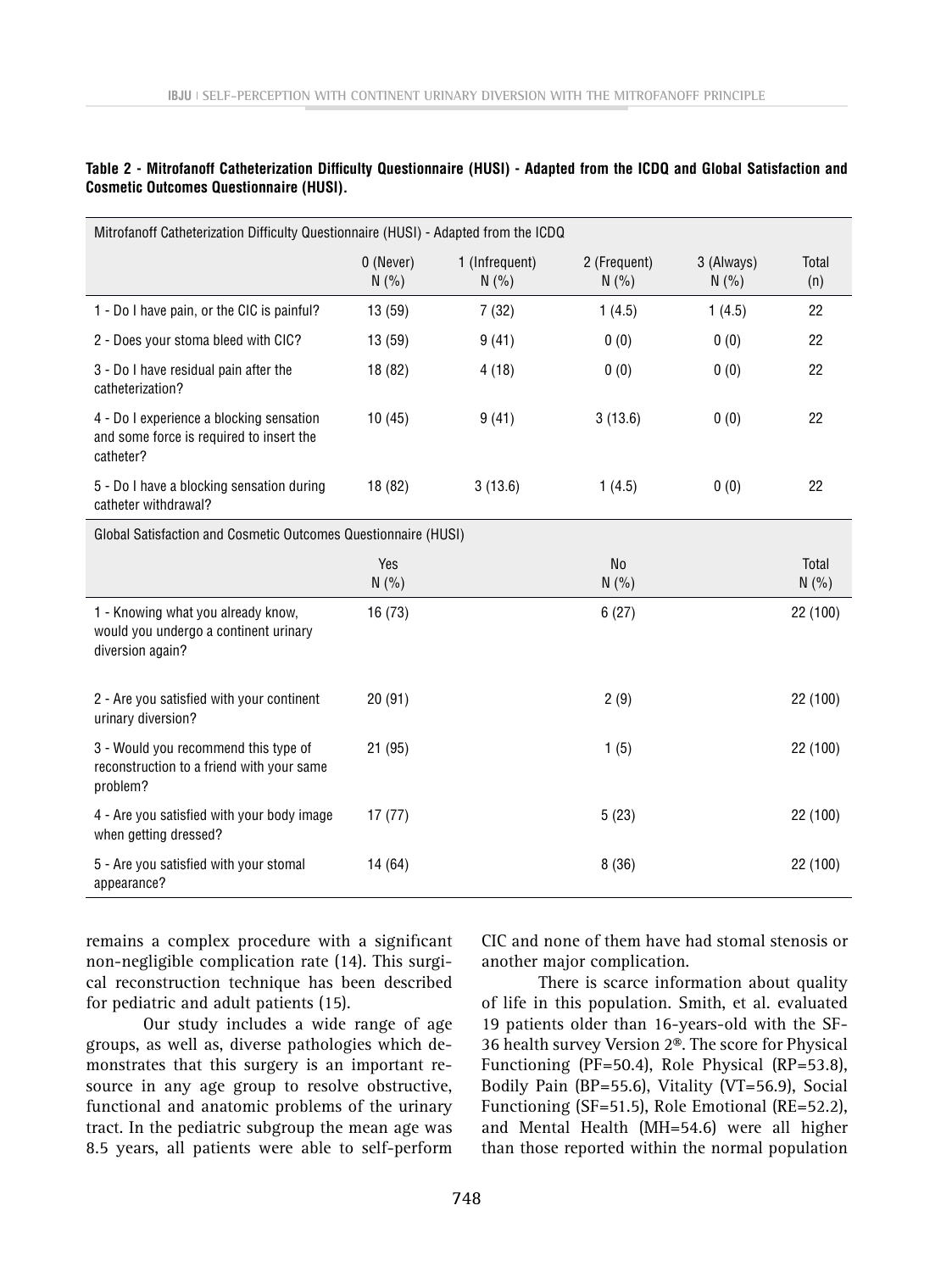(normal=50.0) and found the same results when compared against age-matched controls (9). This results are comparable with ours. We used a validated Questionnaire to assessed HRQoL, the EQ-5D-3L and the mean EQ VAS score was 86.5% which is comparable with the general population (8, 11). Lima, et al. evaluated HRQoL in patients with neurogenic bladder submitted to urological reconstructive surgeries: seven patients with cutaneous appendicovesicostomy, 1 continent cutaneous ileo-vesicostomy (Yang-Monti technique) and 1 patient with Malone antegrade continence enema (MACE) procedure. This study used the SF-36 Health Survey® and the Qualiveen® to measure patient reported outcomes measure (PROMs) and found improvement in all domains with statistical significance (8).

Few studies have evaluated ease or difficulty of catheterization in patients with CUD with the Mitrofanoff principle. Because of the lack of a validated questionnaire to assess difficult catheterization we decided to use the ICDQ questionnaire. It was developed by Guinet-Lacoste et al. in France, and validated in 70 patients with neurogenic bladder reliant on retrograde CIC (12).

They found a good internal correlation and a good test-retest correlation with an ICC of 0.81 and a cronbach alpha of 0.94 (12).

Self-perception and functional impact of the stoma is an important factor for children's and adults. It is traditionally located at the right flank or the umbilicus and the stomal site and technique of construction has received as much attention and variation as the Mitrofanoff principle itself. Some authors suggest the best stoma tailoring technique is the VQ instead of the VQZ (16, 17). The latter results in a more prominent and irregular scar with the same complication rate or stoma continence (12, 14, 18, 19). In our study 17 stomas were tailored with the VQZ technique and 8 were umbilical stomas. Decisive factors for localization and type of stoma were length and mobility of the appendix mesentery. We found that 36% are unsatisfied with their stomal appearance, although we are under the impression that most of these patients were unhappy due to having to live with a stoma rather than with the cosmetic appearance of it.

Gowda, et al. evaluated the outcome of the Mitrofanoff stoma in 65 patients with a mean follow up of 75.2 months, 30 patients underwent a bladder-neck procedure at the same time of CUD. Difficulty catheterizing occurred in 46%, whilst 8% suffered stomal incontinence (18). Eleven stomal dilations and 38 skin level stomal corrections were performed. Overall, 97% of patients still had a catheterizable channel, which was continent in 95% (18). Sahadevan, et al. audited the long-term outcome of 29 adult patients with a Mitrofanoff CUD, with a mean follow-up 126 months. Of those 71% had an appendicovesicostomy and the remaining an ileal conduit (Yang- -Monti). An 89% continence rate was reported. Stomal stenosis occurred in 54% of the stomas. Conversion to an ileal conduit was required in 18% of patients, two for persistent incontinence and three for recurrent stomal complications (19). In our study we found a 12% stomal stenosis rate and 100% were continent after bulking agent injection in one patient, and bladder neck closure in another one. One of the longest follow-up series in CUD with the Mitrofanoff principle was presented by Liard, et al., with a 20-year follow- -up of their patients. This study showed that 16 of 23 patients still had a catheterizable and continent stoma and 9 patients had stomal stenosis despite all efforts to prevent it (20).

Despite all efforts in modifying the technique, stomal stenosis remains the most common complication reported in the literature, with a rate of stenosis of 6 to 39%. We found a 12% rate of stomal stenosis, all successfully managed with conservative measures and all of the stomal stenosis complications in the subgroup of the flank VQZ stoma. Other more serious complications where partial and total necrosis of the appendiceal conduit, retrospectively we think the length of the appendix mesentery wasn't enough for building the catheterizable conduit. These complications have already been reported in other series but every effort should be made to prevent them (4, 14).

The limitations of our study are the cross- -sectional design and retrospective nature of it, as well as reporting outcomes of pediatric and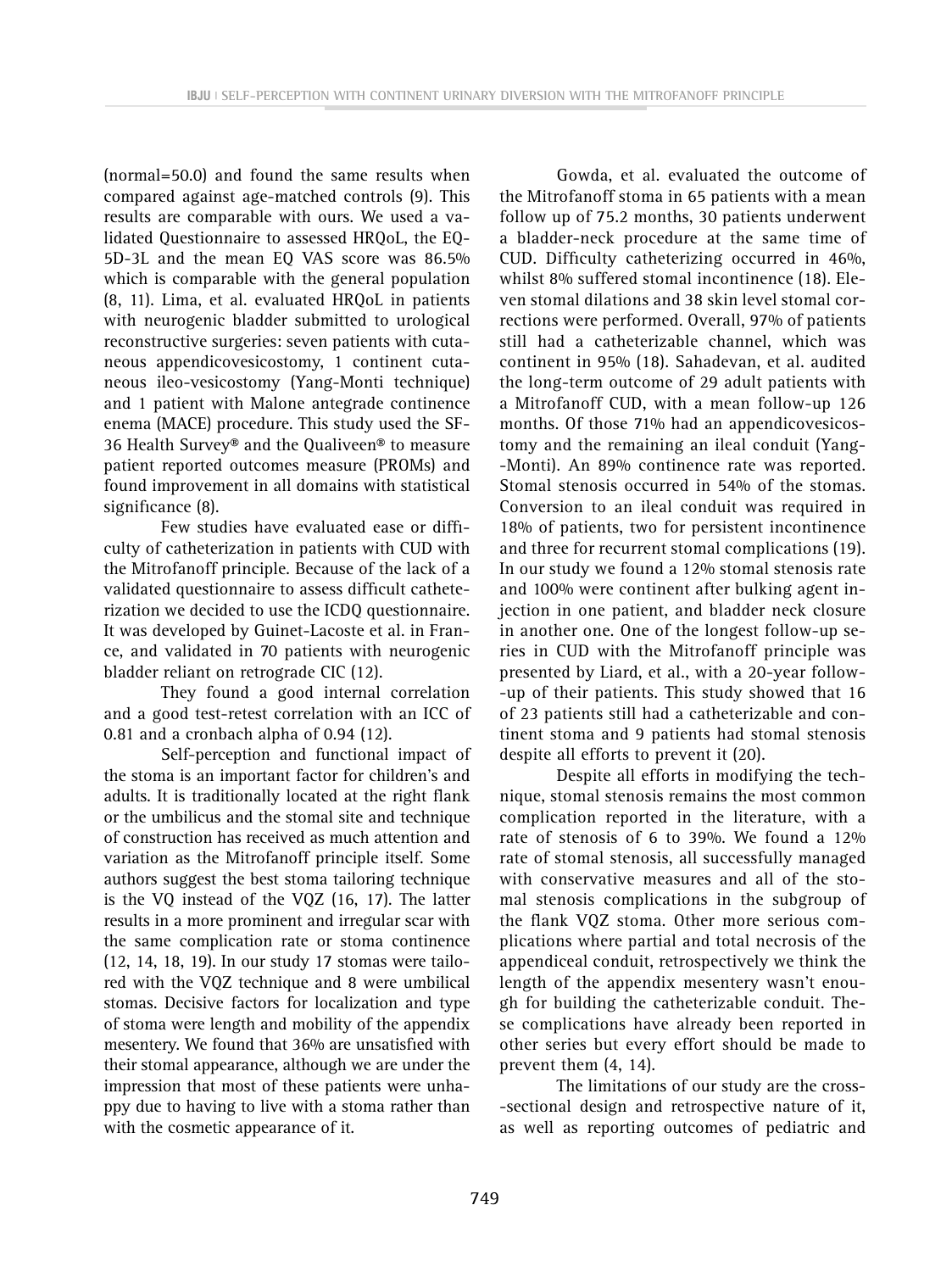adult patients. Some of the questionnaires were not designed or validated in pediatric population but given the heterogeneity of our population we decided to use one questionnaire for evaluating HRQoL. A prospective design measuring PROMs before and after surgery would help to resolve many questions remaining in the CUD surgery.

### **CONCLUSION**

Continent urinary diversion with the Mitrofanoff principle is associated with a good HR-QoL, ease of catheterization in most patients, remarkable global satisfaction with the procedure and adequate self-perception of the cosmetic results. It remains a safe and viable option for children and adults who have the indication, with a low complication rate and need for re-intervention. The umbilical stoma patients had better quality of life scores compared with V-Quadrilateral- -Z (VQZ) plasty, despite having lower satisfaction rates with the appearance of the stoma. Stomal stenosis or incontinence were complications not associated with the umbilical stoma group in our series, despite being reported on other articles.

## **CONFLICT OF INTEREST**

None declared.

### **REFERENCES**

- 1. Farrugia MK, Malone PS. Educational article: The Mitrofanoff procedure. J Pediatr Urol. 2010;6:330-7.
- 2. Lapides J, Diokno AC, Silber SJ, Lowe BS. Clean, Intermittent Self-Catheterization in the Treatment of Urinary Tract Disease. J Urol. 2017;197(2S):S122-S124.
- 3. Cortes ST. Nueva tecnica de exclusion de la vejiga utilizando el clego aislado como receptaculo. Rev. Fac. Med. 1947;15: 577- 616.
- 4. Harris CF, Cooper CS, Hutcheson JC, Snyder HM 3rd. Appendicovesicostomy: the mitrofanoff procedure-a 15-year perspective. J Urol. 2000;163:1922-6.
- 5. Landau EH, Gofrit ON, Cipele H, Hardak B, Duvdevani M, Pode D, et al. Superiority of the VQZ over the tubularized skin flap and the umbilicus for continent abdominal stoma in children. J Urol. 2008;180(4 Suppl):1761-5; discussion 1765-6.
- 6. Fumincelli L, Mazzo A, Martins JCA, Henriques FMD, Cardoso D, Rodrigues MA. Quality of Life of Intermittent Urinary Catheterization Users and Their Caregivers: A Scoping Review. Worldviews Evid Based Nurs. 2017;14:324-333.
- 7. Itesako T, Nara K, Matsui F, Matsumoto F, Shimada K. Clinical experience of the VQZ plasty for catheterizable urinary stomas. J Pediatr Urol. 2011;7:433-7.
- 8. Lima DX, Pires CR, Santos AC, Mendes RG, Fonseca CE, Zocratto OB. Quality of life evaluation of patients with neurogenic bladder submitted to reconstructive urological surgeries preserving the bladder. Int Braz J Urol. 2015;41:542-6.
- 9. Smith GM, Carroll D, Mukherjee S, Aldridge R, Jayakumar S, McCarthy L, et al. Health-related quality of life in patients reliant upon mitrofanoff catheterisation. Eur J Pediatr Surg. 2011;21:263-5.
- 10. Santos M, Cintra MA, Monteiro AL, Santos B, Gusmão-Filho F, Andrade MV, et al. Brazilian Valuation of EQ-5D-3L Health States: Results from a Saturation Study. Med Decis Making. 2016;36:253-63.
- 11. Herdman M, Badia X, Berra S. [EuroQol-5D: a simple alternative for measuring health-related quality of life in primary care]. Aten Primaria. 2001;28:425-30.
- 12. Siegel S, Noblett K, Mangel J, Griebling TL, Sutherland SE, Bird ET, et al. Results of a prospective, randomized, multicenter study evaluating sacral neuromodulation with InterStim therapy compared to standard medical therapy at 6-months in subjects with mild symptoms of overactive bladder. Neurourol Urodyn. 2015;34:224-30.
- 13. England RJ, Subramaniam R. Functional and cosmetic outcome of the VQ plasty for Mitrofanoff stomas. J Urol. 2007;178:2607-10.
- 14. Cain MP, Casale AJ, King SJ, Rink RC. Appendicovesicostomy and newer alternatives for the Mitrofanoff procedure: results in the last 100 patients at Riley Children's Hospital. J Urol. 1999;162:1749-52.
- 15. Ramanan V, Kapoor R, Srinadh ES, Babu R, Ramanathan R, Kumar A. Mitrofanoff principle for continent urinary diversion. Urol Int. 1997;58:108-12.
- 16. McAndrew HF, Malone PS. Continent catheterizable conduits: which stoma, which conduit and which reservoir? BJU Int. 2002;89:86-9.
- 17. Berrettini A, Rigamonti W, Castagnetti M. Modified VQZplasty for the creation of a catheterizable stoma suitable as a neoumbilicus in selected bladder exstrophy patients. Urology. 2008;72:1073-6.